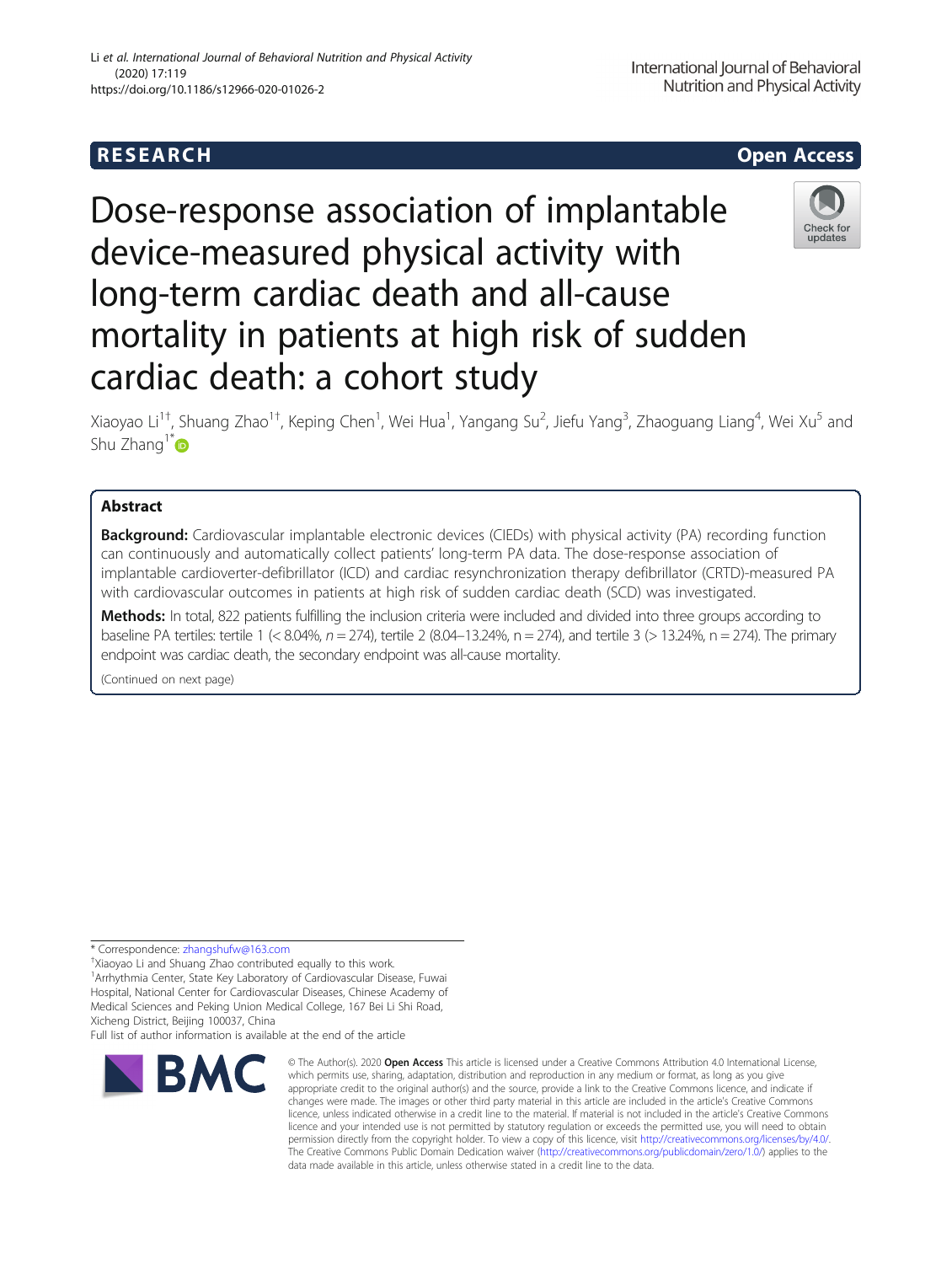## (Continued from previous page)

Results: During a mean follow-up of 59.7  $\pm$  22.4 months, cardiac death (18.6% vs 8.8% vs 5.5%, tertiles 1–3,  $P < 0.001$ ) and all-cause mortality (39.4% vs 20.4% vs 9.9%, tertiles  $1-3$ ,  $P < 0.001$ ) events decreased according to PA tertiles. Compared with patients younger than 60 years old, older patients had a lower average PA level (9.6% vs 12.8%, P < 0.001) but higher rates of cardiac death (13.2% vs 8.1%,  $P = 0.024$ ) and all-cause mortality (28.4% vs 16.7%,  $P < 0.001$ ) events. Adjusted multivariate Cox regression analyses showed that a higher tertile of PA was associated with a lower risk of cardiac death (hazard ratio (HR) 0.41, 95% confidence interval (CI): 0.25–0.68, tertile 2 vs tertile 1; HR 0.28, 95% CI: 0.15–0.51, tertile 3 vs tertile 1,  $P_{\text{trend}}$  < 0.001). Similar results were observed for all-cause mortality. The dose-response curve showed an inverse non-linear pattern, and a significant reduction in endpoint risk was observed at the lowmoderate PA level. The HR for cardiac death was reduced by half with 12.32% PA (177 min), and the HR for all-cause mortality was reduced by half with 11.92% PA (172 min). Subgroup analysis results indicated that older adults could benefit from PA and the range for achieving optimal benefits might be lower.

Conclusions: PA monitoring may aid in long-term management of patients at high risk of SCD. More PA will generate better survival benefits, but even low-moderate PA is already good especially for older adults, which is relatively easy to achieve.

Keywords: Physical activity, Sudden cardiac death, Dose-response association, Implantable cardioverter defibrillator, Cardiac resynchronization therapy defibrillator, Cardiac death, All-cause mortality

## Introduction

Sudden cardiac death (SCD) is a serious public health problem worldwide, accounting for approximately 50% of all cardiovascular deaths [[1\]](#page-9-0). An implantable cardioverter defibrillator (ICD) can effectively terminate malignant tachyarrhythmia, prevent SCD and reduce all-cause mortality [[2](#page-9-0)]. A number of studies have indicated that physical inactivity is a risk factor for a variety of chronic diseases [\[3](#page-9-0)–[5](#page-9-0)], including cardiovascular morbidity and mortality  $[6-10]$  $[6-10]$  $[6-10]$  $[6-10]$ .

Previous studies focusing on physical activity (PA) have mostly used self-assessment questionnaires with certain biases and errors, such as recall biases, especially for older participants, due to their education level and cognitive function [[11](#page-9-0), [12](#page-9-0)]. As smart wearable devices emerged, researchers began to use objective devicemeasured PA in clinical studies. However, most studies had smaller sample sizes, and the duration of continuous monitoring could only be performed for a short duration [[13\]](#page-9-0). The number of patients with cardiovascular implantable electronic devices (CIEDs) is increasing noticeably. CIEDs with PA recording function can continuously and automatically collect patients' longterm PA data. Home monitoring (HM) can detect 24-h PA, and the data are detailed and accurate with high sustainability. More recently, studies have focused on the dose-response relationship of PA and outcomes to determine the best benefit interval. The dose-response association of implantable device measured PA with cardiovascular outcomes in patients with ICDs remains unclear.

Population aging is a common global problem. The population aged 60 years or older reached 962 million in 2017, which was more than double the size of this population compared with that in 1980 [\[14\]](#page-9-0). Cardiac diseases

are becoming the leading contributors to the disease burden in people aged 60 years and older, accounting for 30.3% of the total [\[15](#page-9-0)]. Older people are more likely to have exercise restrictions with decreased PA and a lower rate of compliance with guideline recommendations [[16](#page-9-0), [17\]](#page-9-0). Whether older adults with ICDs could benefit from PA and the range for achieving optimal benefits is not well known.

The present study aimed to investigate the dose-response association of ICD/cardiac resynchronization therapy defibrillators (CRTD)-measured PA with cardiovascular outcomes by long-term continuous HM and further perform subgroup analysis in younger and older adults.

## **Methods**

## Study population

Patients from the SUMMIT registry study (Study of Home Monitoring System Safety and Efficacy in Cardiac Implantable Electronic Device-implanted Patients) in China were retrospectively analyzed.

Patients who underwent ICD or CRTD implantation and met the inclusion criteria between May 2010 and April 2014 were included in this study. This study included patients who [\[1](#page-9-0)] were older than or equal to 18 years of age  $[2]$  $[2]$ ; were eligible for an ICD/CRTD in accordance with indications specified by guidelines. These included primary prevention patients who received ICDs or CRTDs on a prophylactic basis without a prior history of SCD, cardiac arrest, or sustained ventricular tachycardia (VT) and secondary prevention patients who experienced resuscitated SCD, cardiac arrest, or sustained VT before ICD implantation; and [\[3](#page-9-0)] were implanted with an ICD/ CRTD (Biotronik, Germany) device with HM; and who had [[4](#page-9-0)] survived more than three months after CIED implantation. The exclusion criteria were patients: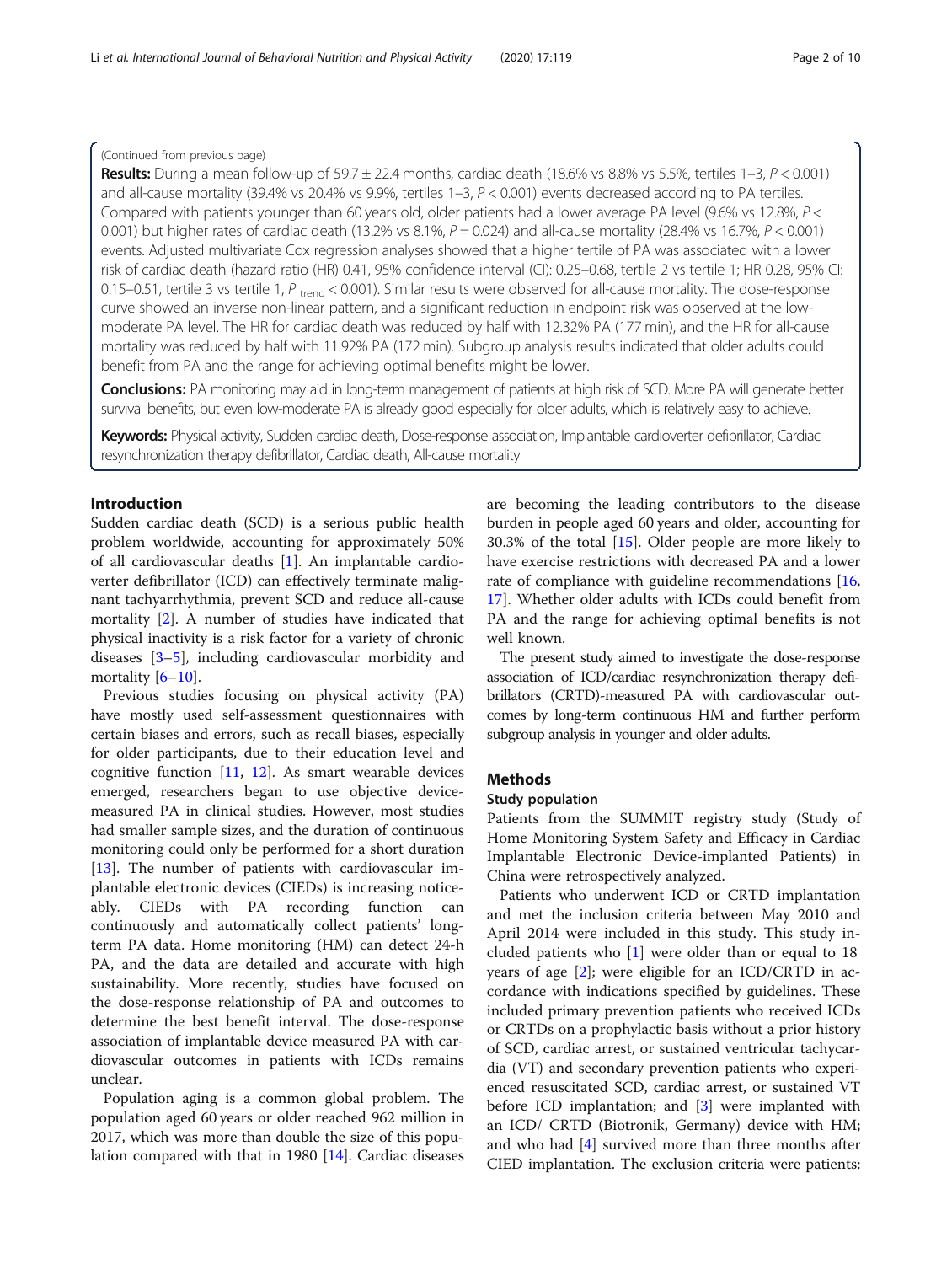[[1\]](#page-9-0) who were unable to follow up as required or had missing HM data [[2](#page-9-0)]; with a diagnosed malignant tumor or life expectancy less than 1 year; and  $\begin{bmatrix} 3 \end{bmatrix}$  who were scheduled for heart transplant. All equipment was programmed to provide continuous patient monitoring data. The present study complied with the Declaration of Helsinki and approved by ethics committee of Fuwai Hospital (the chief institute) and all other participating organizations, and all patients provided written informed consent before entering this study.

## PA recording

PA was measured with an integrated circuit accelerometer embedded in the pulse generator of the ICD/CRTD [[18\]](#page-9-0). The time during which the motion sensors of the Biotronik devices delivered rates higher than the devices' basic rates was recorded. The accuracy of PA measurement has been validated with treadmill test [[19](#page-9-0)]. The PA resolution was 2 s, and the data were converted into % per 24 h. For example, 10% PA indicated 2.4 h of daily PA. The Biotronik remote monitoring system can automatically transmit data stored in implantable devices to the Biotronik service center every day. As the PA level early after discharge was expected to be less than usual, the data were collected during the first 30–60 days after ICDs/CRTDs implantation, in accordance with previous studies [[20,](#page-9-0) [21\]](#page-9-0), and the mean value of 30-day PA data was calculated as the baseline PA for each patient.

### Data collection

Baseline data for all admitted patients in this study were derived from medical records during hospitalization, and included age, gender, body mass index (BMI), New York Heart Association (NYHA) class, ICD or CRTD implantation, primary or secondary prevention indication, comorbidities (ischemic cardiomyopathy, hypertension, diabetes, stroke, atrial fibrillation (AF), vascular disease, prior myocardial infarction, and pre-implant syncope), and medication (renin-angiotensin system blockers, β receptor blockers, aldosterone antagonists, statins, loopdiuretics, digoxins, and amiodarone). Echocardiography parameters such as left ventricular ejection fraction (LVEF) and left ventricular end-diastolic diameter (LVEDD) were evaluated by two experienced echocardiography physicians. And LVEF was calculated using the modified Simpson's biplane rule.

### Groups

All enrolled patients were divided into three groups according to baseline PA level tertiles: tertile 1 (< 8.04%,  $n = 274$ ), tertile 2 (8.04–13.24%, n = 274), and tertile 3 (> 13.24%, n = 274). According to the guideline for age classification in China and a previous study, patients aged 60 years or older were defined as the older group [[22\]](#page-9-0).

## Endpoints

Regular follow-up was conducted with all enrolled patients. If the patient's daily transmission was interrupted, the clinical research coordinator immediately confirmed the patient's status by contacting the family. The cause of death was based on the death certificate. The primary endpoint of the present study was cardiac death (ICD-10 I00 to I09, I11, I20 to I51), and the secondary endpoint was all-cause mortality.

## Statistical methods

Continuous variables are presented as means±SDs, and categorical variables are presented as numbers and percentages. Baseline characteristics were compared among the groups using one-way analysis of variance for continuous variables and the Chi-square test for categorical variables. Cardiac death and all-cause mortality were calculated, and the difference was compared between groups with a Chi-square test. Cox proportional hazard regression analysis was used to evaluate the association between different PA groups for endpoint events. Hazard ratios (HRs) and 95% confidence intervals (CIs) were calculated to show the impact. Associations were investigated with stratification according to baseline age. Model 1 was adjusted for age and gender. Model 2 was further adjusted for primary prevention, NYHA class, CRTD implantation, LVEF, LVEDD, β-blockers, and aldosterone antagonists. Model 3 was adjusted for factors in Model 2 and potential mediators on the causal pathway including BMI, ischemic cardiomyopathy, hypertension, AF, diabetes, and prior myocardial infarction. In addition, a restricted cubic spline was used to assess the dose-response association between PA and the risk of endpoints. Four knots were placed at the 5th, 35th, 65th, and 95th percentiles of PA. To specify the PA range for achieving optimal benefits as a target value that can be practicable in clinical practice, we determined the amount of PA required when the risk was halved, and 8.04% PA (lower tertile point) was used as the reference (HR = 1.0). A value of  $P < 0.05$  was considered significant in all conditions. Statistical analyses were performed using SAS v.9.4 (SAS Institute, Cary, NC, USA) and STATA v12.0 (STATA Corp., College Station, TX, USA).

## **Results**

## Baseline characteristics

Among a total of 1008 patients, 845 patients with PA data were obtained. Nineteen patients with incomplete data, 1 patient lost to follow-up, and 3 patients who died within 3 months after implantation were excluded. A total of 822 patients fulfilling the admission criteria were finally analyzed.

Men were dominant in the study cohort (73.8%). The average age was  $60.8 \pm 13.8$  years, and the mean baseline PA level was 11.0 ± 5.8% (range 0.02–37.66%). The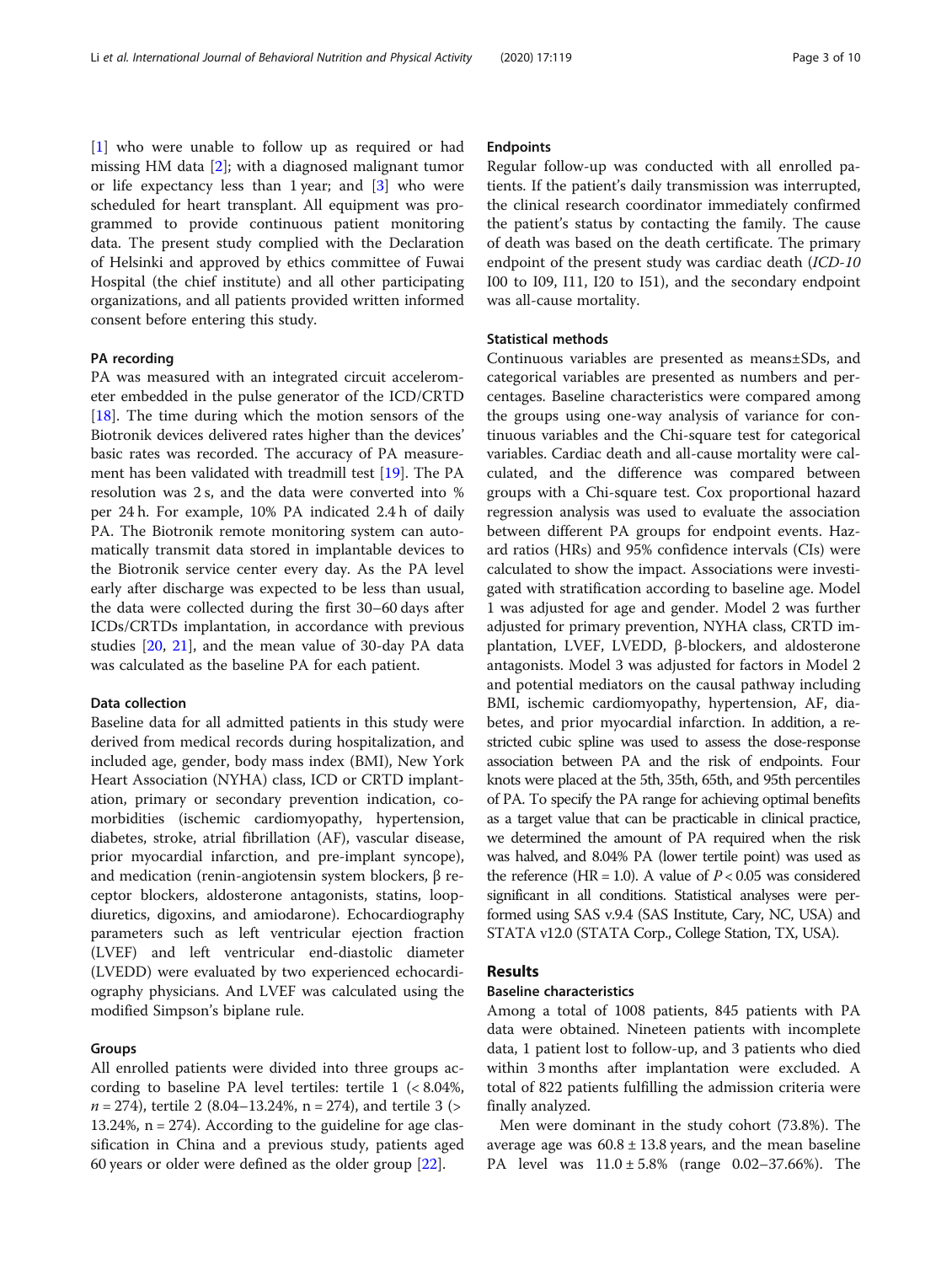cohort was divided into three groups according to baseline PA tertiles. Table 1 illustrates the baseline characteristics of the participants.

Significant differences among the three groups were detected for male gender ( $P = 0.026$ ), age at implantation  $(P < 0.001)$ , NYHA class  $(P < 0.001)$ , LVEF  $(P < 0.001)$ , ischemic cardiomyopathy ( $P < 0.001$ ), hypertension ( $P =$ 0.047), diabetes  $(P = 0.005)$ , stroke  $(P = 0.044)$ , prior myocardial infarction ( $P < 0.001$ ), and use of aldosterone antagonists ( $P < 0.001$ ) and loop-diuretics ( $P < 0.001$ ). No significant differences were found regarding other baseline characteristics (Table 1).

## Clinical outcomes

The mean follow-up time was  $59.7 \pm 22.4$  months. A total of 90 cardiac deaths (10.9%) and 191 all-cause

mortality events (23.2%) occurred. The percentage of cardiac death (18.6% vs 8.8% vs 5.5%, tertiles  $1-3$ ,  $P <$ 0.001) and all-cause mortality (39.4% vs 20.4% vs 9.9%, tertiles  $1-3$ ,  $P < 0.001$ ) events decreased according to baseline PA tertiles.

A total of 462 patients were aged 60 years or older (56.2%). Compared to patients younger than 60 years, older patients had a lower average PA level (9.6% vs 12.8%,  $P < 0.001$ ) but higher rates of cardiac death (13.2% vs 8.1%,  $P = 0.024$ ) and all-cause mortality (28.4%) vs 16.7%, P < 0.001) events (Fig. [1\)](#page-4-0).

## PA and cardiac death

Multivariate Cox regression analyses showed that a higher level of PA was inversely associated with cardiac death (HR 0.40, 95% CI: 0.25–0.66, tertile 2 vs tertile 1;

Table 1 Baseline Clinical Characteristics

|                             | Total ( $n = 822$ ) | Tertile 1 ( $n = 274$ ) | Tertile 2 ( $n = 274$ ) | Tertile $3(n = 274)$ | P value |
|-----------------------------|---------------------|-------------------------|-------------------------|----------------------|---------|
| Demographics                |                     |                         |                         |                      |         |
| Male                        | 607 (73.8)          | 187 (68.3)              | 206 (75.2)              | 214 (78.1)           | 0.026   |
| Physical activity, %        | $11.0 \pm 5.8$      | $4.9 \pm 2.0$           | $10.6 \pm 1.5$          | $17.5 \pm 3.9$       | < 0.001 |
| Age at implantation, years  | $60.8 \pm 13.8$     | $65.5 \pm 13.2$         | $61.1 \pm 13.4$         | $55.7 \pm 13.1$      | < 0.001 |
| BMI, kg/m2                  | $23.6 \pm 3.4$      | $23.5 \pm 3.7$          | $23.5 \pm 3.5$          | $23.8 \pm 3.4$       | 0.293   |
| Primary prevention          | 434 (52.8)          | 146 (53.3)              | 146 (53.3)              | 142 (51.8)           | 0.925   |
| NYHA, class I-II            | 420 (51.1)          | 106 (38.7)              | 143 (52.2)              | 171 (62.4)           | < 0.001 |
| <b>CRTD</b>                 | 217 (26.4)          | 82 (29.9)               | 76 (27.7)               | 59 (21.5)            | 0.069   |
| <b>Comorbidities</b>        |                     |                         |                         |                      |         |
| Ischemic cardiomyopathy     | 281 (34.2)          | 115 (42.0)              | 103 (37.6)              | 63 (23.0)            | < 0.001 |
| Hypertension                | 259 (31.5)          | 92 (33.6)               | 96 (35.0)               | 71 (25.9)            | 0.047   |
| <b>Diabetes</b>             | 78 (9.5)            | 39 (14.2)               | 20(7.3)                 | 19 (6.9)             | 0.005   |
| Stroke                      | 16(1.9)             | 10(3.7)                 | 3(1.1)                  | 3(1.1)               | 0.044   |
| Atrial fibrillation         | 90 (10.9)           | 33 (12.0)               | 31(11.3)                | 26(9.5)              | 0.615   |
| Valvular disease            | 20(2.4)             | 9(3.28)                 | 8 (2.92)                | 3(1.09)              | 0.204   |
| Prior myocardial infarction | 128 (15.6)          | 60 (21.9)               | 45 (16.4)               | 23(8.4)              | < 0.001 |
| Pre-implant syncope         | 175(21.3)           | 57 (20.8)               | 52 (19.0)               | 66 (24.1)            | 0.334   |
| Echocardiography            |                     |                         |                         |                      |         |
| LVEF, %                     | $42.7 \pm 14.9$     | $40.2 \pm 14.6$         | $42.9 \pm 14.5$         | $44.9 \pm 15.3$      | < 0.001 |
| LVEDD, mm                   | $58.6 \pm 13.1$     | $58.9 \pm 12.0$         | $58.7 \pm 13.6$         | $58.1 \pm 13.6$      | 0.586   |
| <b>Medication</b>           |                     |                         |                         |                      |         |
| Beta-blockers               | 507 (61.7)          | 169 (61.7)              | 167(61.0)               | 171 (62.4)           | 0.940   |
| ACEIs/ARBs                  | 321 (39.1)          | 116 (42.3)              | 106 (38.7)              | 99 (36.1)            | 0.327   |
| Aldosterone antagonists     | 295 (35.9)          | 14(45.3)                | 96 (35.0)               | 75 (27.4)            | < 0.001 |
| <b>Statins</b>              | 192 (23.4)          | 71 (25.9)               | 65 (23.7)               | 56 $(2.4)$           | 0.313   |
| Loop diuretics              | 340 (41.4)          | 134 (48.9)              | 119 (43.4)              | 87 (31.8)            | < 0.001 |
| Digoxins                    | 170 (20.7)          | 68 (24.8)               | 54 (19.7)               | 48 (17.5)            | 0.096   |
| Amiodarone                  | 250 (30.4)          | 87 (31.8)               | 84 (30.7)               | 79 (28.8)            | 0.755   |

Abbreviations: ACEIs angiotensin-converting enzyme inhibitors, ARBs angiotensin receptor blockers, BMI Body Mass Index, CRTD cardiac resynchronization therapy and implantable cardioverter-defibrillator, LVEDD left ventricular end-diastolic dimension, LVEF left ventricular ejection fraction, NYHA class New York Heart Association class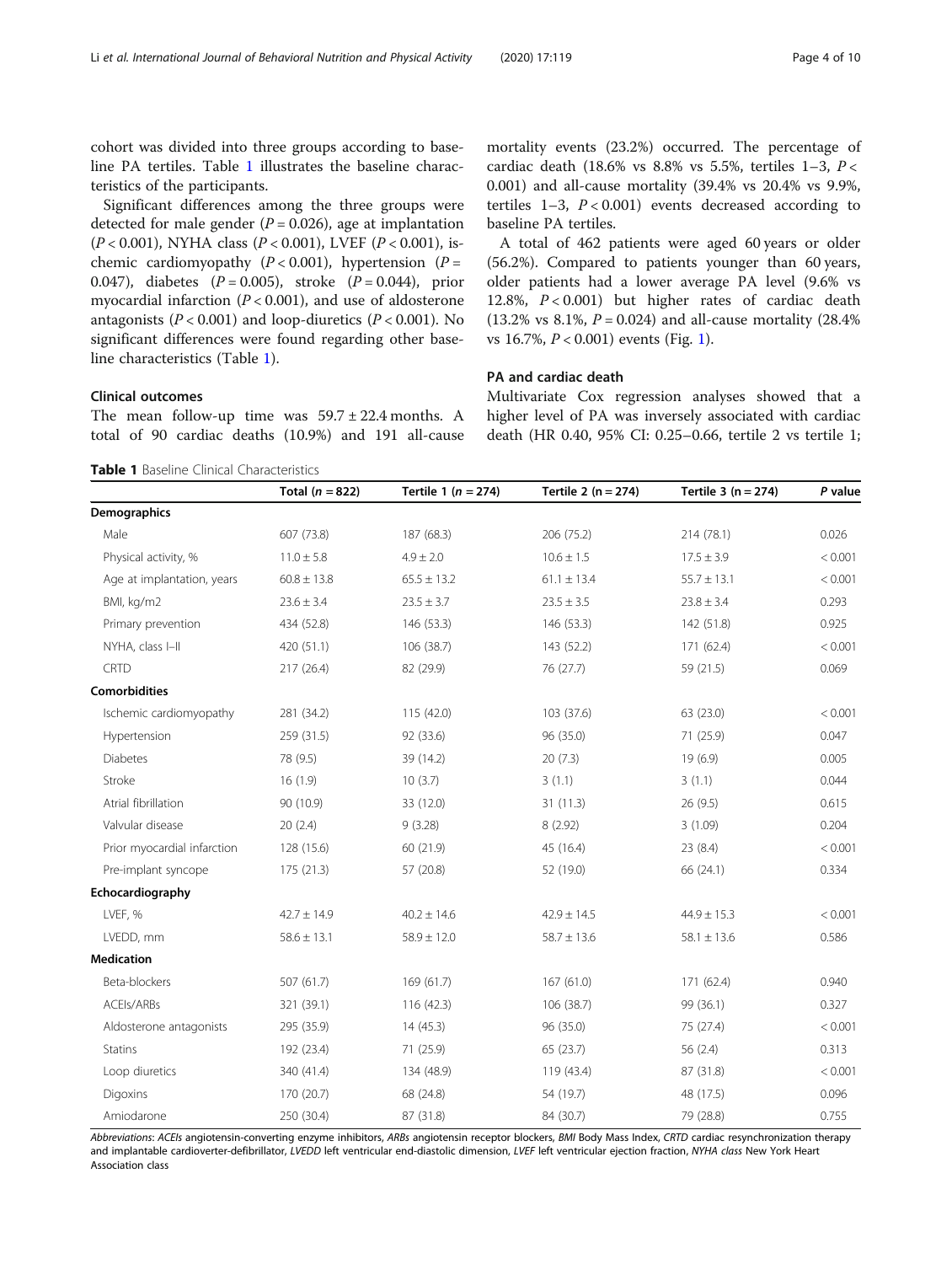<span id="page-4-0"></span>HR 0.25, 95% CI: 0.14–0.45, tertile 3 vs tertile 1;  $P_{\text{trend}}$  < 0.001). The results remained statistically significant after adjustment for confounders including age, gender, primary prevention, NYHA class, CRTD implantation, LVEF, LVEDD, β-blocker use, and aldosterone antagonist use (Model 2). After additional adjustment of potential mediators, including BMI, ischemic cardiomyopathy, hypertension, AF, diabetes, and prior myocardial infarction, the results were similar (Model 3). The results from Model 2 and Model 3 were consistent, and as obesity and comorbidities are very common and related to clinical diagnosis and treatment decisions for ICD patients, in the present study, findings from Model 3 were used as the main results (Table [2\)](#page-5-0).

## PA and all-cause mortality

The dose-response association of PA with all-cause mortality was similar, as shown in Table [3.](#page-5-0) A higher PA level was significantly related to a lower risk of all-cause mortality (HR 0.46, 95% CI: 0.33–0.64, tertile 2 vs tertile 1; HR 0.23, 95% CI: 0.15–0.35, tertile 3 vs tertile 1) in a dose-response pattern (Model 1,  $P_{\text{trend}} < 0.001$ ). In Model 2 and Model 3, the associations between PA and all-cause mortality were similar, and results from Model 3 were used as the main results (Table [3\)](#page-5-0).

## PA range for achieving optimal benefits regarding cardiac

death and subgroup analysis of younger and older adults To further investigate the association of PA with the endpoints, dose-response curves were constructed, and a subgroup analysis of older and younger adults was performed. As shown in Fig. [2a](#page-6-0), a significant reduction in cardiac death risk was observed at low-moderate PA levels. The risk was halved when the PA level was 12.32% (approximately 177 min), after which additional benefit of more PA was quite limited (Fig. [2](#page-6-0)a). Subgroup analysis showed that older patients could also benefit from PA, and low-moderate PA reduced the risk of cardiac death in older adults more rapidly than in younger adults. For example, using the same amount of PA as a reference, younger patients needed 16.82% PA (approximately 242 min) to achieve half of the risk, while older patients only need 10.88% PA (approximately 157 min)  $(Fig. 2 b and c).$  $(Fig. 2 b and c).$  $(Fig. 2 b and c).$ 

## PA range for achieving optimal benefits for all-cause mortality and subgroup analysis of younger and older adults

The association of PA and all-cause mortality was similar, as shown in Fig. [3](#page-7-0). A significant reduction in allcause mortality risk was observed at the low-moderate level of PA (the HR was halved with 11.92% PA, approximately 172 min). Similarly, subgroup analysis showed that this dose-response association remained in older patients. To obtain half of the risk of all-cause mortality, younger patients needed 13.02% PA (approximately 187 min), while older patients only need 11.12% PA (approximately 160 min) (Fig. [3b](#page-7-0) and c).

## **Discussion**

The main findings of the present study were as follows. First, there was an inverse dose-response association of ICD/CRTD-measured PA with long-term cardiac death and all-cause mortality in patients at high risk of SCD. Second, the association exhibited a non-linear pattern, and a significant reduction in cardiac death and allcause mortality risk was observed with a low-moderate level of PA. Third, subgroup analysis results indicated that older adults could benefit from PA, and the range for achieving optimal benefits might be lower.

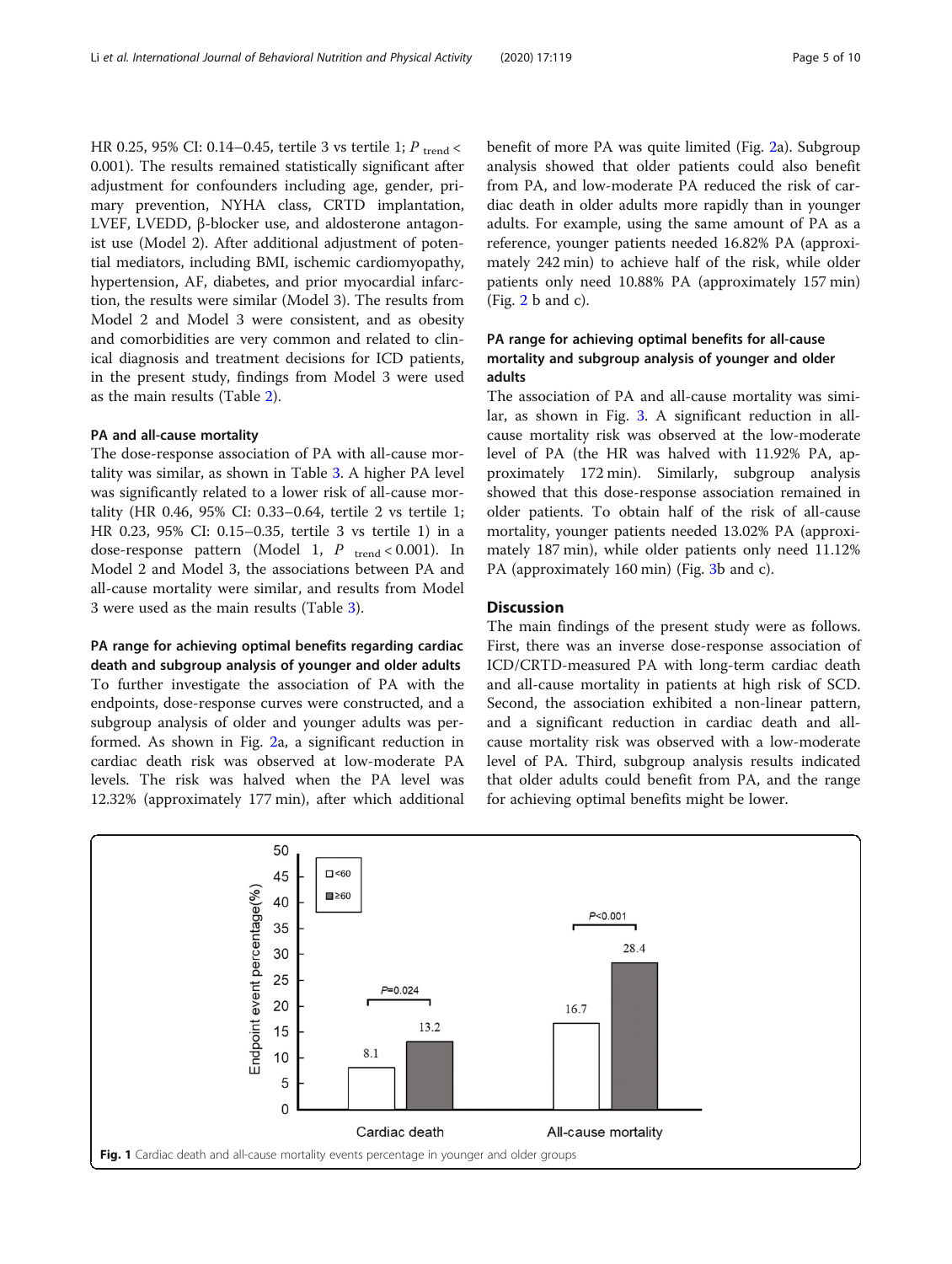<span id="page-5-0"></span>Li et al. International Journal of Behavioral Nutrition and Physical Activity (2020) 17:119 Page 6 of 10

|            | No. of events | No. of participants | Model 1             | Model 2             | Model 3                | $P$ trend |
|------------|---------------|---------------------|---------------------|---------------------|------------------------|-----------|
| Tertile 1  | 51            | 274                 | Ref.                | Ref.                | Ref.                   | < 0.001   |
| Tertile 2  | 24            | 274                 | $0.40(0.25 - 0.66)$ | $0.42(0.26 - 0.69)$ | $0.41(0.25 - 0.68)$    |           |
| Tertile 3  | 15            | 274                 | $0.25(0.14 - 0.45)$ | $0.26(0.14 - 0.48)$ | $0.28(0.15 - 0.51)$    |           |
| Age, years |               |                     |                     |                     |                        |           |
| < 60       |               |                     |                     |                     |                        |           |
| Tertile 1  | 10            | 76                  | Ref.                | Ref.                | Ref.                   | 0.127     |
| Tertile 2  | 11            | 121                 | $0.57(0.24 - 1.35)$ | $0.76(0.31 - 1.85)$ | $0.82$ $(0.33 - 2.04)$ |           |
| Tertile 3  | 8             | 163                 | $0.29(0.11 - 0.74)$ | $0.39(0.15 - 1.06)$ | $0.47(0.17 - 1.26)$    |           |
| $\geq 60$  |               |                     |                     |                     |                        |           |
| Tertile 1  | 41            | 198                 | Ref.                | Ref.                | Ref.                   | < 0.001   |
| Tertile 2  | 13            | 153                 | $0.35(0.19 - 0.65)$ | $0.34(0.18 - 0.65)$ | $0.34(0.18 - 0.64)$    |           |
| Tertile 3  | 7             | 111                 | $0.25(0.11 - 0.57)$ | $0.24(0.11 - 0.55)$ | $0.25(0.11 - 0.57)$    |           |

Table 2 Cardiac death outcomes and multivariate cox regression analyses

Model 1 adjusted for age and gender; Model 2 further adjusted for Model 1 puls primary prevention, NYHA, CRT-D, LVEF, LVEDD, β-blockers, and aldosterone antagonists; Model 3 adjusted factors in Model 2 and potential mediators on the causal pathway including BMI, ischemic cardiomyopathy, hypertension, AF, diabetes, prior myocardial infarction

We demonstrated the dose-response association of PA with cardiovascular outcomes. This finding was consistent with previous studies. Schnohr et al. found an inverse dose-response relationship between PA and both coronary heart disease and all-cause mortality in healthy individuals [[23\]](#page-9-0). Joseph et al. observed PA had an inverse dose-response effect on all-cause mortality in hypertension patients [[24](#page-9-0)]. In addition, Ekelund published a meta-analysis confirming the dose-response association between wearable accelerometry measured PA and allcause mortality [[13\]](#page-9-0). However, in those studies, PA was based on questionnaires with low accuracy or a wearable device with a short detection period. In contrast, our

study was conducted in patients at high risk of SCD risk with ICDs/CRTDs that had continuous PA recording function [[19,](#page-9-0) [25\]](#page-9-0). HM technology allowed the instantaneous transmission of stored device data and enabled the continuous and longer acquisition of PA data. In addition, the present study conducted a long-term follow-up of the target population, and the real-time status of each patient could be obtained through remote HM.

Previous studies focusing on implantable devicemeasured PA in ICDs/CRTDs patients did not describe its dose-response association with cardiovascular outcomes. Kramer et al. found an increase in baseline PA was associated with reduced all-cause mortality in

Table 3 All-cause mortality outcomes and multivariate cox regression analyses

|            | No. of events | No. of participants | Model 1             | Model 2             | Model 3             | $P_{\text{trend}}$ |
|------------|---------------|---------------------|---------------------|---------------------|---------------------|--------------------|
| Tertile 1  | 108           | 274                 | Ref.                | Ref.                | Ref.                | < 0.001            |
| Tertile 2  | 56            | 274                 | $0.46(0.33 - 0.64)$ | $0.47(0.34 - 0.66)$ | $0.46(0.33 - 0.64)$ |                    |
| Tertile 3  | 27            | 274                 | $0.23(0.15 - 0.35)$ | $0.24(0.15 - 0.37)$ | $0.24(0.16 - 0.38)$ |                    |
| Age, years |               |                     |                     |                     |                     |                    |
| < 60       |               |                     |                     |                     |                     |                    |
| Tertile 1  | 26            | 76                  | Ref.                | Ref.                | Ref.                | < 0.001            |
| Tertile 2  | 20            | 121                 | $0.40(0.22 - 0.72)$ | $0.55(0.30 - 1.01)$ | $0.55(0.30-1.01)$   |                    |
| Tertile 3  | 14            | 163                 | $0.21(0.11 - 0.40)$ | $0.28(0.14 - 0.56)$ | $0.29(0.15 - 0.59)$ |                    |
| $\geq 60$  |               |                     |                     |                     |                     |                    |
| Tertile 1  | 82            | 198                 | Ref.                | Ref.                | Ref.                | < 0.001            |
| Tertile 2  | 36            | 153                 | $0.49(0.33 - 0.73)$ | $0.47(0.31 - 0.70)$ | $0.46(0.31 - 0.70)$ |                    |
| Tertile 3  | 13            | 111                 | $0.24(0.13 - 0.44)$ | $0.23(0.12 - 0.41)$ | $0.23(0.13 - 0.43)$ |                    |

Model 1 adjusted for age and gender; Model 2 further adjusted for Model 1 puls primary prevention, NYHA, CRT-D, LVEF, LVEDD, β-blockers, and aldosterone antagonists; Model 3 adjusted factors in Model 2 and potential mediators on the causal pathway including BMI, ischemic cardiomyopathy, hypertension, AF, diabetes, prior myocardial infarction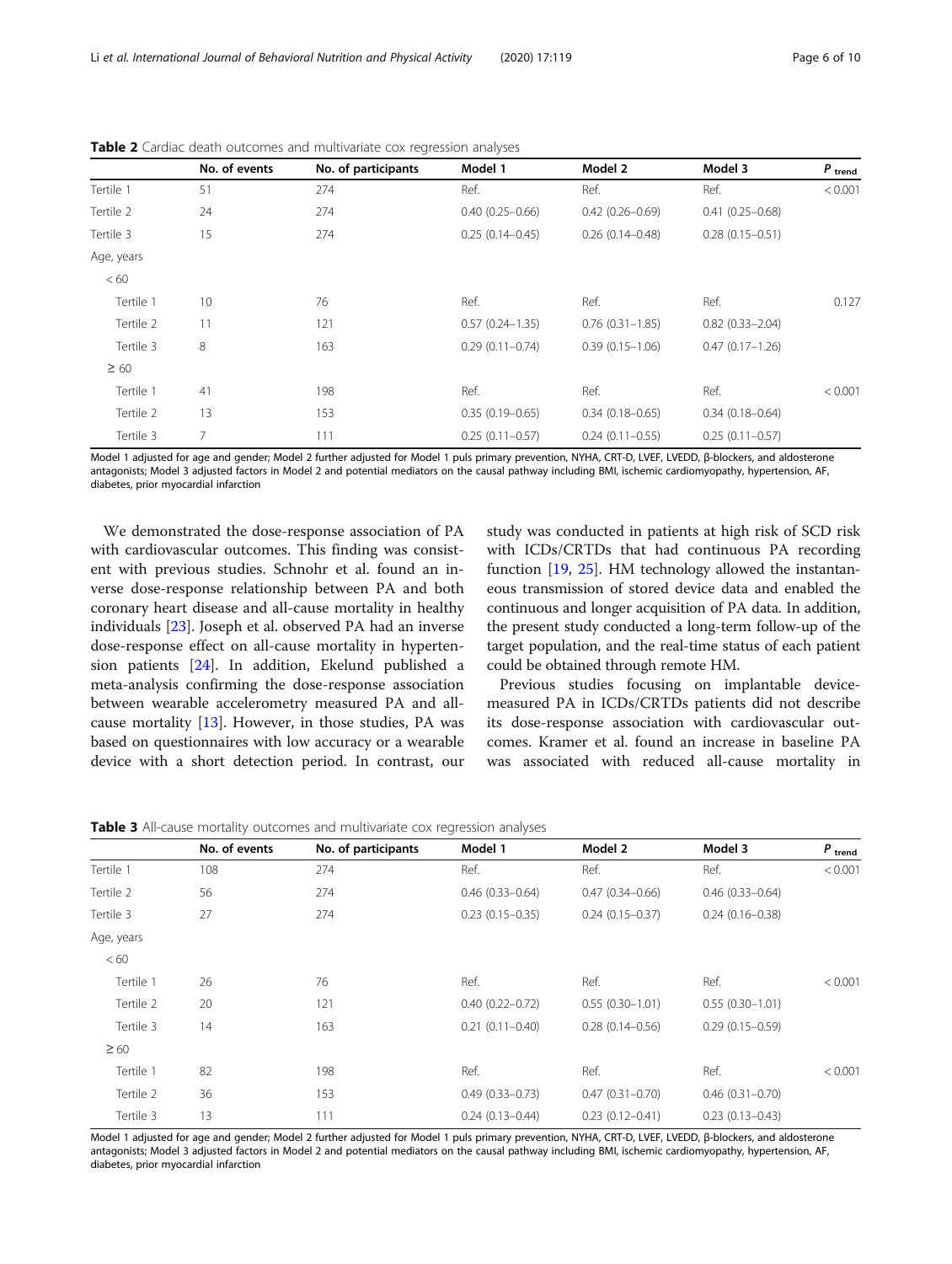value is 0.5, and the intersection of the vertical dashed line and the curve indicates the corresponding PA value

<span id="page-6-0"></span>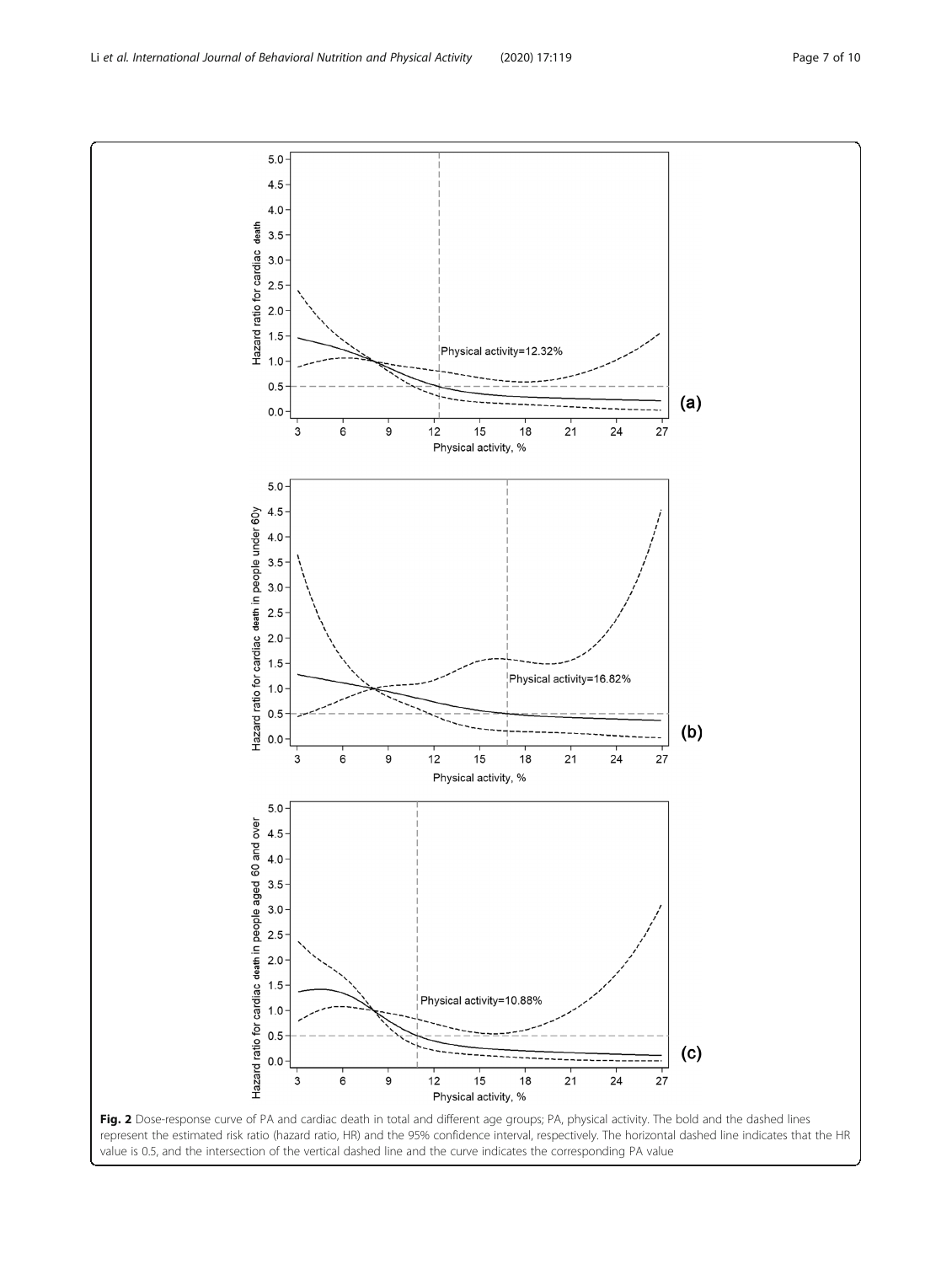Fig. 3 Dose-response curve of PA and all-cause mortality in total and different age groups; PA, physical activity. The bold and the dashed lines represent the estimated risk ratio (hazard ratio, HR) and the 95% confidence interval, respectively. The horizontal dashed line indicates that the HR value is 0.5, and the intersection of the vertical dashed line and the curve indicates the corresponding PA value

<span id="page-7-0"></span>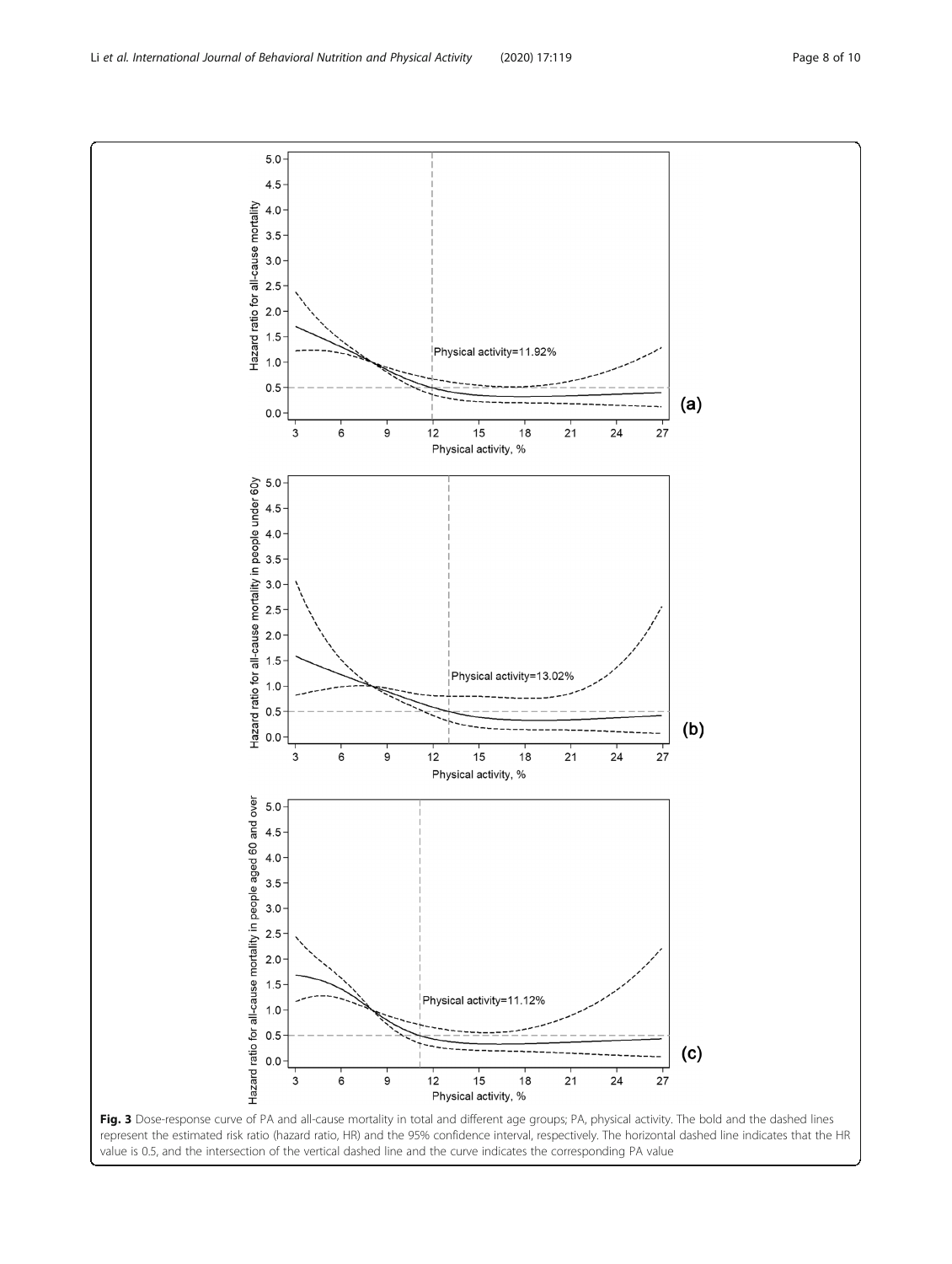patients with ICDs [\[21](#page-9-0)]. Zhao et al. verified the relationship of PA with cardiac death and provided a cut-off value [\[20](#page-9-0)]. Based on those previous studies, we further found an inverse non-linear dose-response association in patients ICDs/CRTDs and a significant reduction in cardiac death/all-cause mortality risk was observed with low-moderate PA levels. This finding was consistent with most previous studies regarding the dose-response pattern of PA [\[6,](#page-9-0) [7,](#page-9-0) [13\]](#page-9-0). However, Cheng et al. found a linear dose-response association and high PA had more obvious cardiovascular benefits than moderate PA [\[26](#page-9-0)]. Hupin et al. concluded the greatest reduction in risk occurred in those who changed from performing no moderate-to-vigorous physical activity (MVPA) to performing some MVPA [[27\]](#page-9-0). The level of PA and the benefit pattern might depend on the person's health status and ability to perform PA. The population examined in the present study had severe heart disease, and the amount of total PA might be lower than those participants in the studies mentioned above.

According to current guidelines, the recommended PA amount for older adults duplicate those for younger adults [[28\]](#page-9-0). However, for many older adults, the recommended amount of PA may be excessive, explaining why the compliance rate of older individuals, is extremely low [[16,](#page-9-0) [17](#page-9-0), [29\]](#page-9-0). Researches on the benefit of PA in the older population were inconsistent. Cheng et al. concluded the benefit of PA was decreased for those aged over 65 years [[26](#page-9-0)]. Another study showed older adults needed higher moderate and high-intensity exercise to gain benefit [\[30](#page-9-0)]. Hupin suggested even low doses of MVPA should be encouraged for older adults in their daily lives. The present study found older patients with ICDs/CRTDs could obviously benefit from PA and a significant reduction in cardiac death and all-cause mortality risk was observed with low-moderate level of PA. Older patients might need less dose of PA to reduce the risk of all-cause mortality and cardiac death by half. Therefore, for older adults, especially those who are at risk of sudden death and implanted with ICD, PA is worth recommending, and attention should be paid to the PA range resulting in optimal benefits which was easy to achieve. This result might be due to the decrease in the overall metabolic intensity of older adults.

Modern medicine has made great progress in many aspects, and patients are currently receiving improved treatment with novel drugs and devices. However, PA is a safe, inexpensive, easily accessible, and environmentally friendly therapy that patients often fail to implement. Our results demonstrated the importance of maintaining a certain level of daily PA in people already suffering from severe heart diseases. The range required for optimal benefits is not very high, especially for older adults, and is relatively easy to achieve. In clinical practice, it is important to understand the range of PA which could achieve optimal benefits. In addition, PA monitoring is very effective and can be introduced for all patients with CIEDs. PA monitoring can be further used in long-term management of patients with cardiovascular and even other chronic diseases.

## Limitations

The present study analyzed the dose-response association of objective PA and the long-term prognosis of patients at high risk of SCD. Nevertheless, several limitations should be stated. First, we only included patients with implanted devices, which might cause selection bias. Second, despite of adjustment for multiple covariates, we did not take socioeconomic status (SES) into consideration, and several adjusted variables could be potential mediators. The possibility of overadjustment bias in Model 3 should be noted. Lastly, the conclusions were based on reverse causation, and residual confounding may still exist, thus more prospective studies with larger samples are needed to further validate our findings.

## Conclusions

PA monitoring may aid in long-term management of patients at high risk of SCD. More PA will generate better survival benefits, but even low-moderate PA is already good especially for older adults, which is relatively easy to achieve.

#### Abbreviations

ACEIs: Angiotensin-converting enzyme inhibitors; ARBs: Angiotensin receptor blockers; BMI: Body Mass Index; CI: Confidence interval; CIED: Cardiovascular implantable electronic devices; CRTD: Cardiac resynchronization therapy defibrillator; HM: Home monitoring; HR: Hazard ratio; ICD: Implantable cardioverter-defibrillator; LVEDD: Left ventricular end-diastolic dimension; LVEF: Left ventricular ejection fraction; MVPA: Moderate-to-vigorous physical activity; NYHA: New York Heart Association; PA: Physical activity; SCD: Sudden cardiac death; SES: Socioeconomic status; VT: Ventricular tachycardia

## Acknowledgements

None.

## Authors' contributions

XYL, SZ1 and SZ2 contributed to the conception or design of the work. XYL and SZ1 contributed to the acquisition, analysis, and interpretation of data for the work. XYL and SZ1 drafted the manuscript. KPC, WH, YGS, JFY, ZGL, WX, SZ2 critically revised the manuscript. All gave final approval and agree to be accountable for all aspects of work ensuring integrity and accuracy.

#### Funding

This study was supported by the National Natural Science Foundation of China (81470466). The funding only provided financial support but had no role in study design, data collection, analysis, data interpretation, manuscript writing, or decision to submit the manuscript for publication.

## Availability of data and materials

The datasets generated and analyzed during the current study are not publicly available due to the Fuwai Hospital regulations, but are available from the corresponding author on reasonable request.

#### Ethics approval and consent to participate

The present study complied with the Declaration of Helsinki and was approved by the ethics committee of Fuwai Hospital (the chief institute) and